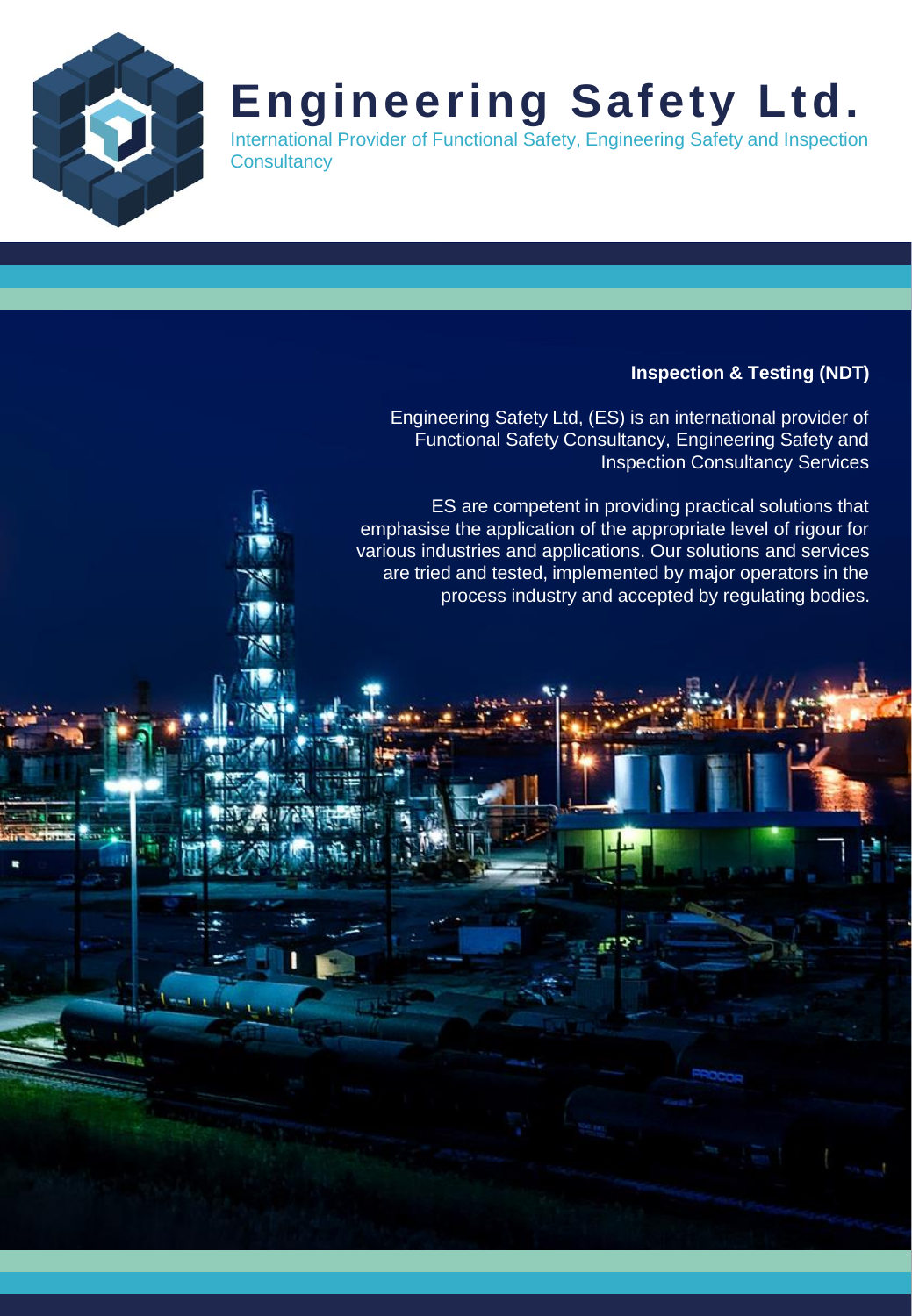

# **NDT Services & Solutions**

Our network of qualified engineers and technicians can provide the following inspection services and solutions.

# **Services:**

- NDT level 3 consultancy
- Procedure development & approval
- **Technical auditing**
- NDT cross-checking
- Specialised witness and other QA/QC services

**Solutions:**

- Specialist NDT validation
- In-house technical support
- Bespoke application-specific training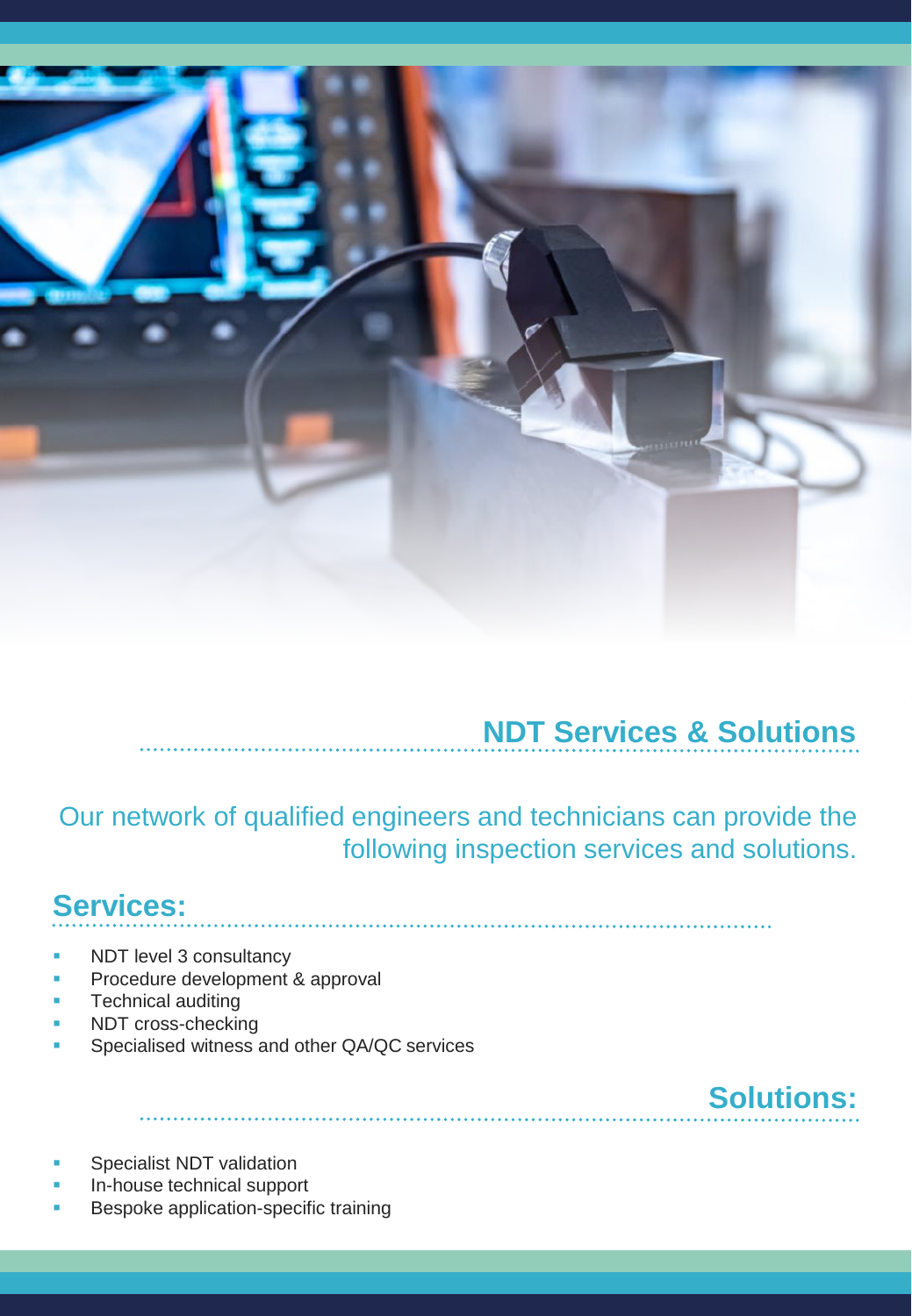# **Specialist NDT Validation**

Engineering Safety has a broad network of qualified engineers and technicians who can provide various NDT services. Some examples are as follows:

- Phased Array (PAUT) for flange face corrosion
- Phased Array (PAUT) for in-situ bolt/shaft inspection
- Conventional UT & PAUT on corrosion resistant alloy
- Time of Flight Diffraction (TOFD) for new weldments & in-service inspection
- Computed Radiography (CR) for in-service inspection

# **In-House Technical Support**

Engineering Safety can offer a full range of in-house application-focused technical support.

- Support for one-off enquiries
- Support for long term projects
- Focused application-based support
- Ad-hoc NDT consultancy
- In-house NDT trainings, workshops and seminars

## **Application Based Training**

Engineering Safety can offer various NDT training disciplines based on

- application requirements.
- **Conventional Ultrasonic (MUT)**
- Phased Array (PAUT)
- Time of Flight Diffraction (TOFD)
- Computed Radiography (CR)
- Portable Hardness Testing (Leeb & UCI)
- **Eddy Current** 
	- **Visual Inspection**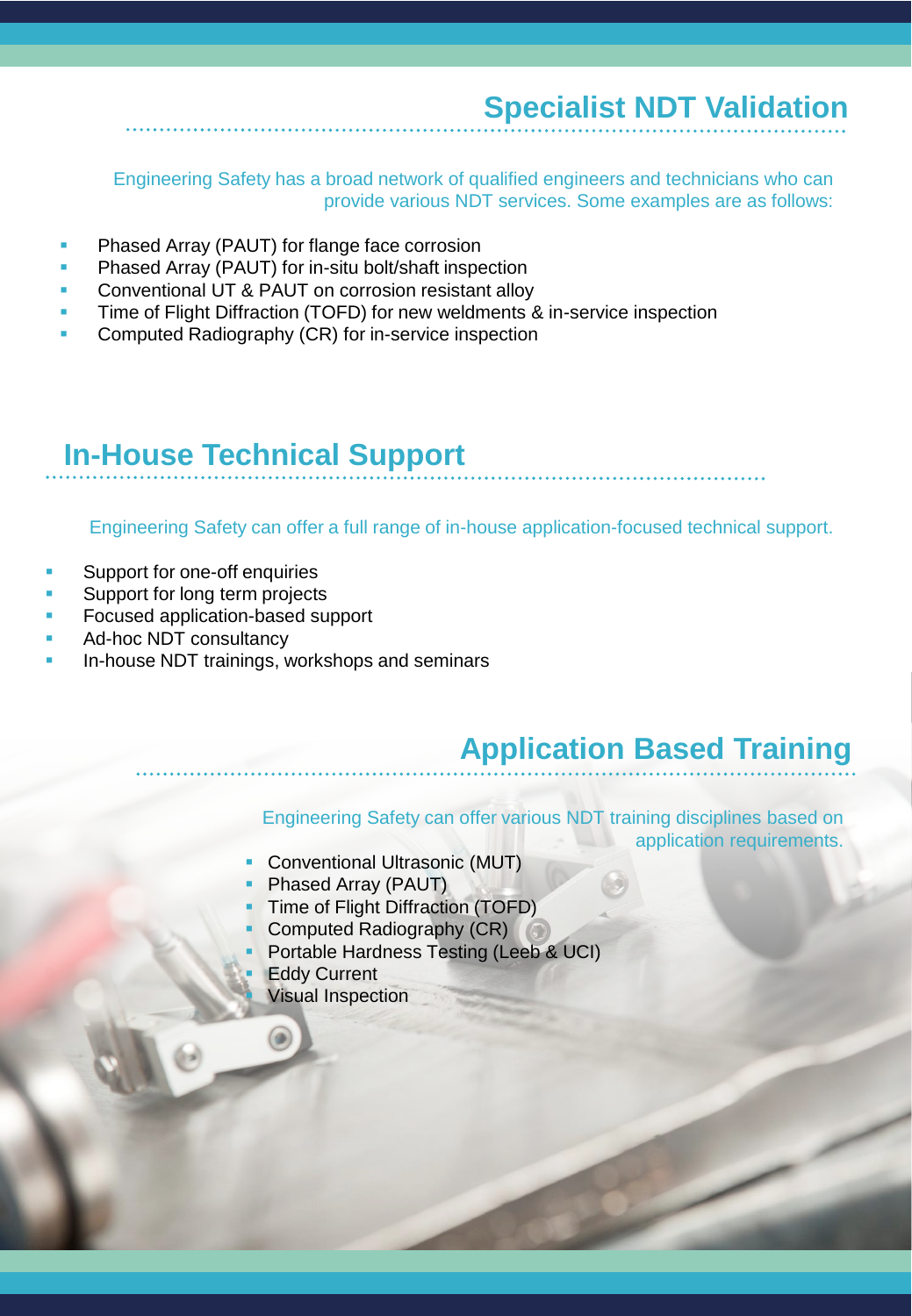

# **Pipeline Inspection**

Globally speaking many miles of pipelines transport various fluids from water to crude oil, where internal and external corrosion, cracking and third-party damages are a concern. A water leakage usually doesn't harm the environment; however a petroleum or chemical leaks are always an environmental disaster. Hence, in order to maintain and keep pipelines operating safely, periodic inspections are required to be performed to identify any cause of concern prior to them leading into environmental catastrophes.

# **Corrosion Mapping**

Corrosion concerns apply to many industries, these include petrochemical to water treatment and handling. The ability to identify the presence and ultimately the severity of such material deterioration is the key to safety and prevention of operational downtime. Ultrasonic inspection (UT) is the most reliable test method for measuring material thickness. The obtained data is therefore systematically recorded and analysed to monitor the severity of corrosion present in key components. Pipelines, pressure vessels, tanks and heat exchangers are some examples of such critical equipment.

During a corrosion mapping procedure, the material wear and the location of each measurement point is recorded and as such, an overall map of the components wall thickness can be presented over time. Corrosion Mapping enables us to provide a comprehensive overview of the change in the recorded pattern, of any form of flaw, which ultimately indicates the presence of abnormalities such as corrosion or delamination.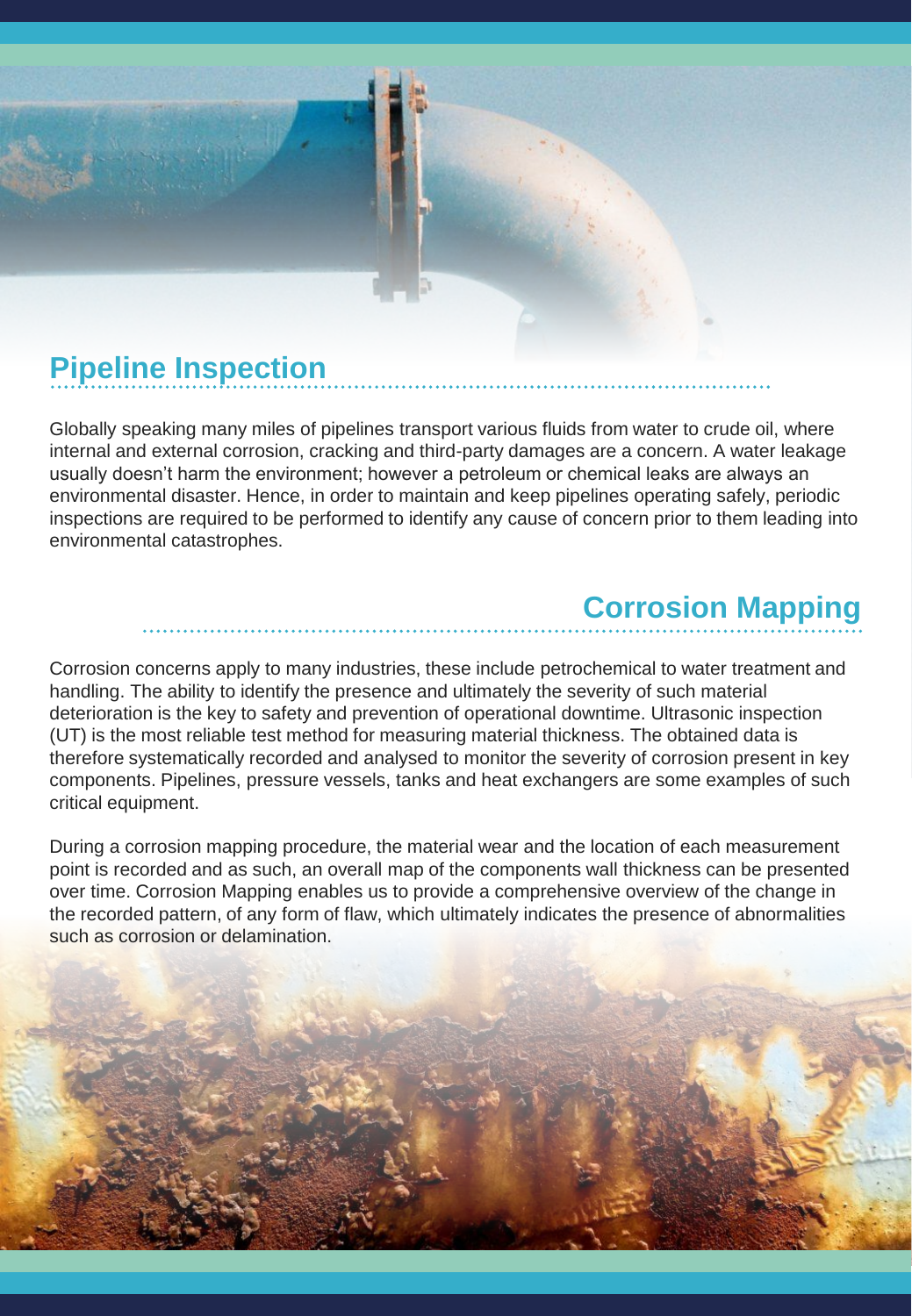# **Weld Inspection**

Our network of qualified engineers & technicians, can provide a comprehensive range of NDT weld inspection solutions as follows:

- **EXECTE Visual Inspection of completed welds**
- **Manual Ultrasonic Testing (MUT)**
- **Long range Ultrasonic (LRUT)**
- **Phased Array Ultrasonic Testing (PAUT) & Time of Flight Diffraction (TOFD)**
- **Hardness Testing (Leeb and UCI)**
- **Magnetic Particle Inspection (MPI)**
- **Dye Penetrant Inspection (DPI)**
- **Eddy Current Inspection (ECI)**
- **Pulsed Eddy Current (PEC)**
- Radiographic Testing (RT)
- **Computed Radiography (CR)**

Our team of NDT consultants can help to analyse the recorded data, differentiate the flaws from geometrical indications and assist in the development of remedial plans.